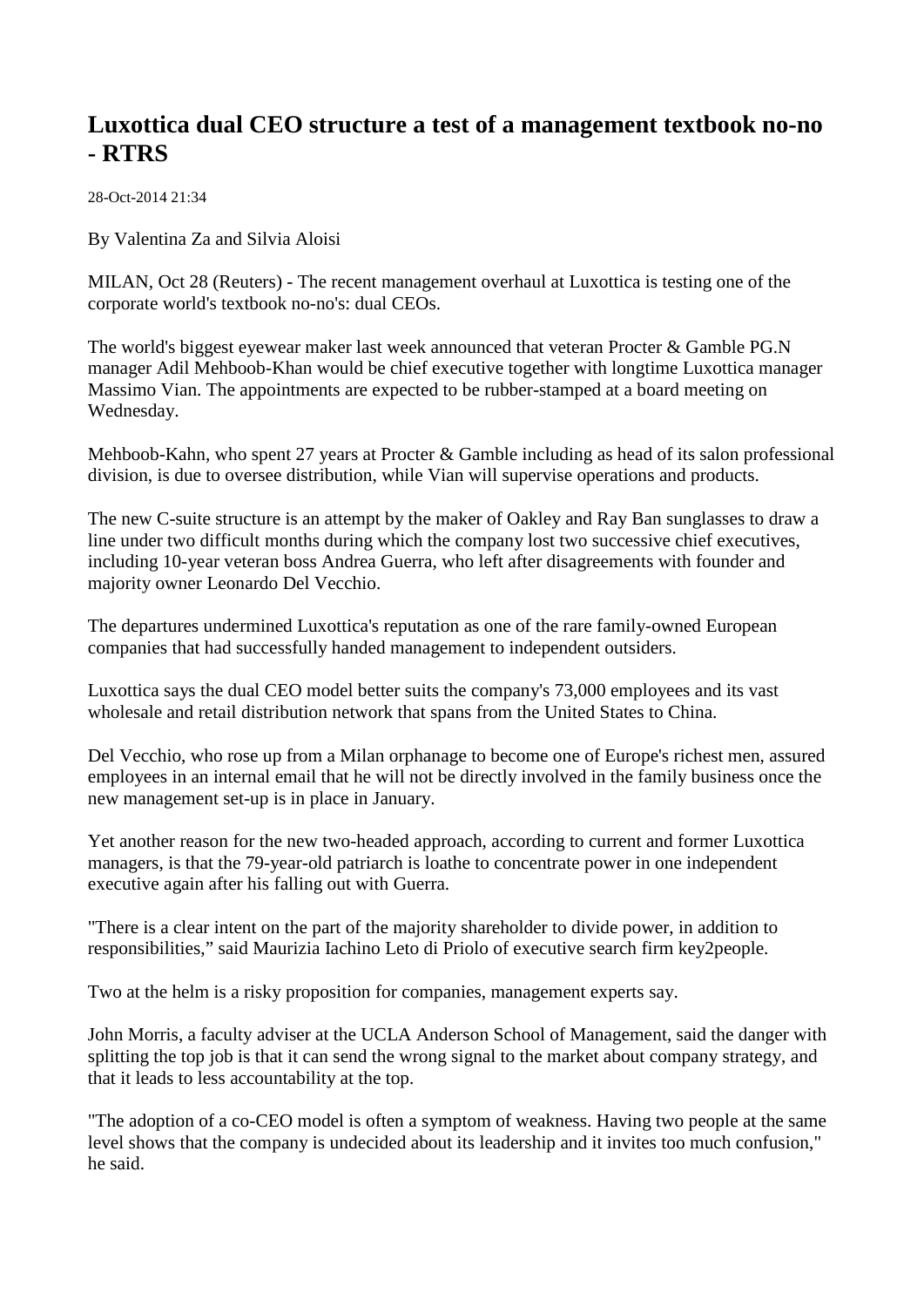"Somebody has to be accountable, even if one is doing sales and marketing and the other is doing operations. ... You don't have a boat with two captains," he added.

Morris said the set-up, if used, should only be a temporary arrangement.

The since de-merged DaimlerChrysler, as well as the now renamed Blackberry maker Research In Motion, are examples of companies that ditched dual CEO structures along the way.

One of the reasons the planned \$35 billion merger of advertising companies Publicis PUBP.PA and Omnicom Group OMC.N fell apart was because the chief executives of each company couldn't work out how to share the top job of the combined entity.

The dual chiefs model is particularly popular in Italy among family companies, largely because it allows siblings or other family members to share control. According to Guido Corbetta, a familybusiness expert at Milan's Bocconi University, more than one-third of Italian family-owned businesses with annual revenues of more than 50 million euros have at least two bosses.

Corbetta says that evidence points to companies performing better when there is only one person in charge, though he adds the differences are not huge.

Among the successful examples are brothers Pietro and Michele Buzzi who have been heading Italian cement maker Buzzi UniCem BZU.MI since 2006.

In the rest of Europe, Germany's biggest bank Deutsche Bank DBKGn.DE has been run since May 2012 by two chief executives.

And Swiss luxury group Richemont CFR.VX had two co-CEOs who successfully managed the group during the year that founder Johann Rupert took as sabbatical before returning as chairman in September. In Richemont's case, the joint chiefs had both been with the group a long time and had worked together on several occasions, people who have watched the company closely say.

Well-defined roles and a powerful board of directors to oversee the business are key ingredients, experts say.

"You need a strong board, clear division of powers and good affinity between the two people for the recipe to work," said Alessandro Zattoni, an academic and co-editor in chief of an international review of corporate governance.

Luxottica is due to appoint a new board in the spring. This month the company lost independent board member Roger Abravanel. According to a person close to the board, he quit after Del Vecchio rejected his proposal to revert to a single CEO model.

## HIT THE GROUND RUNNING

The new team will need to hit the ground running. In the first half of 2015, Luxottica plans to launch its Internet-connected Google glasses that the Italian company has developed with the U.S. tech giant.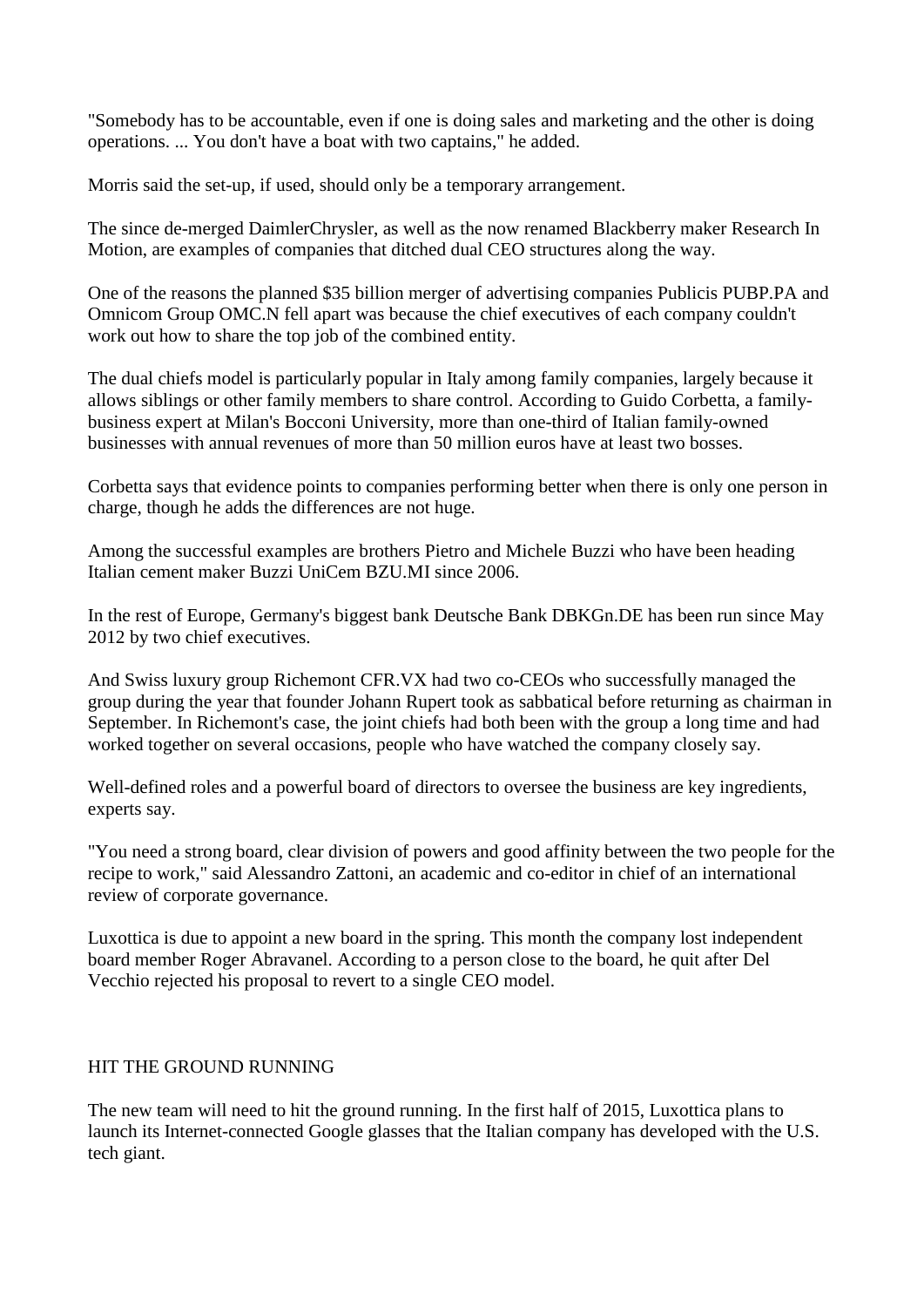The Google Glass deal was forged almost single-handedly by Guerra, according to people familiar with the matter, and it remains to be seen how the new Luxottica chiefs will now implement it. Also slated for early 2015 is Luxottica's first collection of its Michael Kors-branded glasses.

Longer-term, Luxottica's challenges are focused on sustaining its growth pace. The company enjoys a dominant position in its sector with annual sales of 7.3 billion euros, nearly seven times those of its closest rival Safilo SFLG.MI. Sales more than doubled during Guerra's 10-year tenure.

Having successfully bought companies over the past 15 years, it is now left with fewer potentially attractive targets. Citi analysts recently wrote that Luxottica may try selling smaller and poorly performing shops for prescription glasses in the United States in order to focus more on premium frames and sunglasses, especially in emerging markets.

A "transformational deal" such as the tie-up with French lens manufacturer Essilor ESSI.PA that Luxottica explored but did not pursue also remains a possibility, Citi said.

## GLOBAL BENCHMARK

Del Vecchio drew praise as a rare example of a founder who allowed professionals to run his business.

In 2004 he passed over his eldest son Claudio, a successful manager in his own right as the CEO of U.S. clothing brand Brooks Brothers, in order to take on Guerra.

Claudio Del Vecchio, who ran Luxottica's U.S. business for 15 years until 1997, said last week that neither he nor his five siblings had personal ambitious at Luxottica.

For nearly all of Guerra's stewardship, the elder Del Vecchio largely stayed out of business affairs while the company's share price tripled.

In February of this year, Italian newspapers began to speak of Guerra as a possible minister in the new government of Prime Minister Matteo Renzi. Guerra was silent for several days, before officially denying that he would take such a post.

According to former and current executives, the delay angered Del Vecchio, who began to consider a management change.

Shortly afterwards, the patriarch also began getting more involved in the business, showing up more at company headquarters and overseeing an office move into a modern building in central Milan over the summer, these people said.

Luxottica declined to make Del Vecchio available for comment.

When Guerra left in September, Luxottica hired an insider, Enrico Cavatorta, chief financial officer since 1999. But Cavatorta resigned after six weeks on the job because he felt he didn't have the autonomy to run the business as he saw fit, according to people close to the executive. Cavatorta did not answer a request for comment.